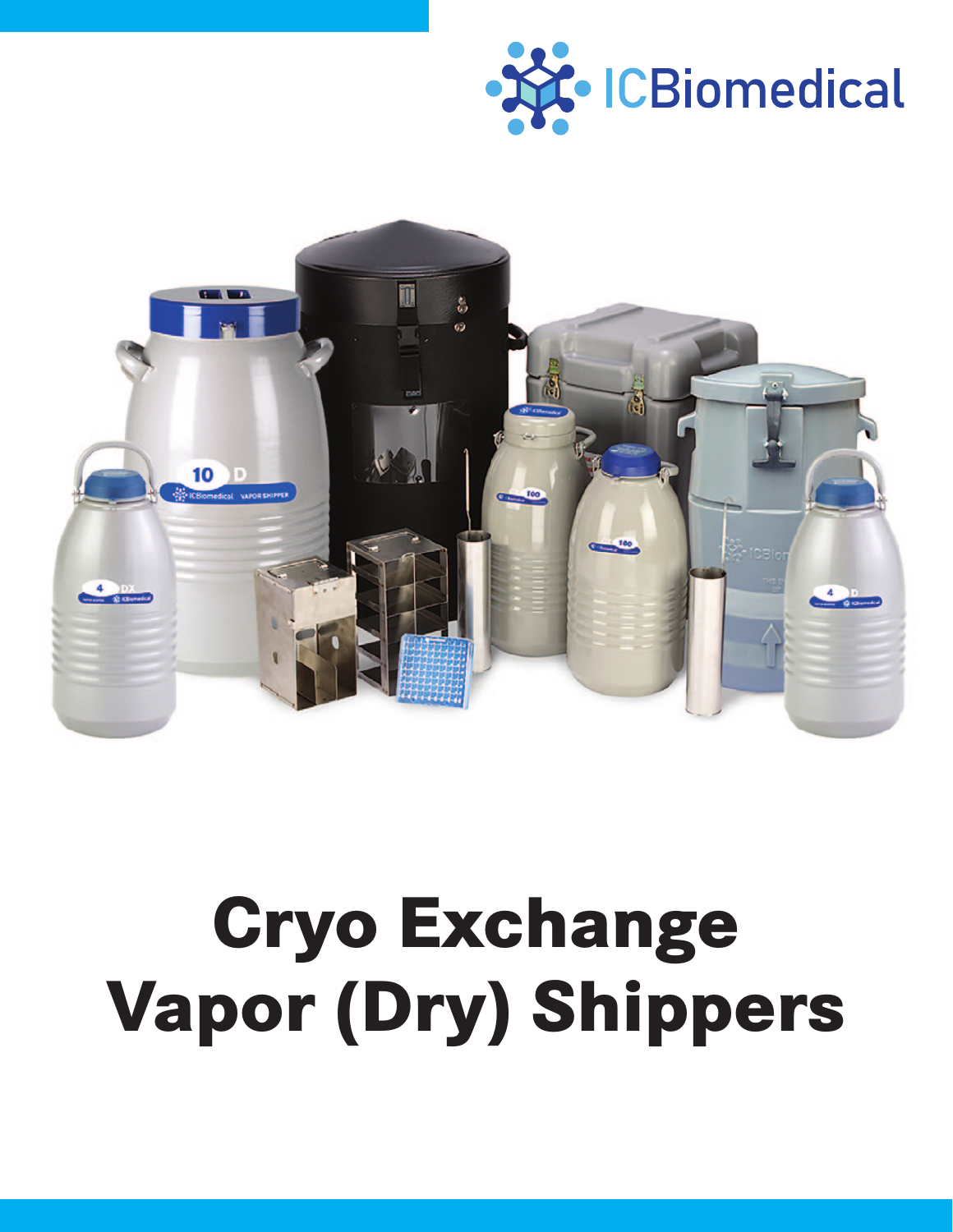## CX100 **CRYO EXCHANGE VAPOR (DRY) SHIPPER**



For the safe transport of biological samples in vapor phase.



#### **FEATURES**

- 3.8 Liter absorbed LN2 capacity
- Advanced Concept Adsorbent enables faster charging
- Complies with IATA regulations for open cryogenic receptacles
- Rugged construction and superior vacuum performance with super insulation for maximum holding times
- Lockable lid

| <b>SPECIFICATIONS</b>                            | <b>CX100</b> |
|--------------------------------------------------|--------------|
| LN <sub>2</sub> Capacity (L)                     | 4.1          |
| <b>Static Hold Time (Days)</b>                   | 18           |
| Evap. Rate (Liters/Day)                          | 0.2          |
| <b>DIMENSIONS</b>                                |              |
| Necktube (in/mm)                                 | 2.75 / 69.9  |
| Overall Dia. (in/mm)                             | 8.75 / 222.3 |
| Height (in/mm)                                   | 18.5 / 472.4 |
| <b>WEIGHT</b>                                    |              |
| Empty (lb/kg)                                    | 11.7 / 5.3   |
| Charged Weight (lb/kg)                           | 19/8.6       |
| <b>CAPACITY</b>                                  |              |
| No. of 1.2 ml & 2.0 ml vials (5/cane)            | 85           |
| No. of 1.2 ml & 2.0 ml vials (6/cane)            | 102          |
| Number of .25 cc Straws (28/cane)                | 784          |
| No. of .25 cc Straws, Bulk (2 levels) in Goblets | 1640         |
| Number of 1/2 straws (10/cane)                   | 280          |
| No. of .5 cc Straws, Bulk (2 levels) in Goblets  | 800          |
| <b>Number of Canisters</b>                       | 1            |



855.750.8191 | sales@ICBiomedical.com www.ICBiomedical.com Made In USA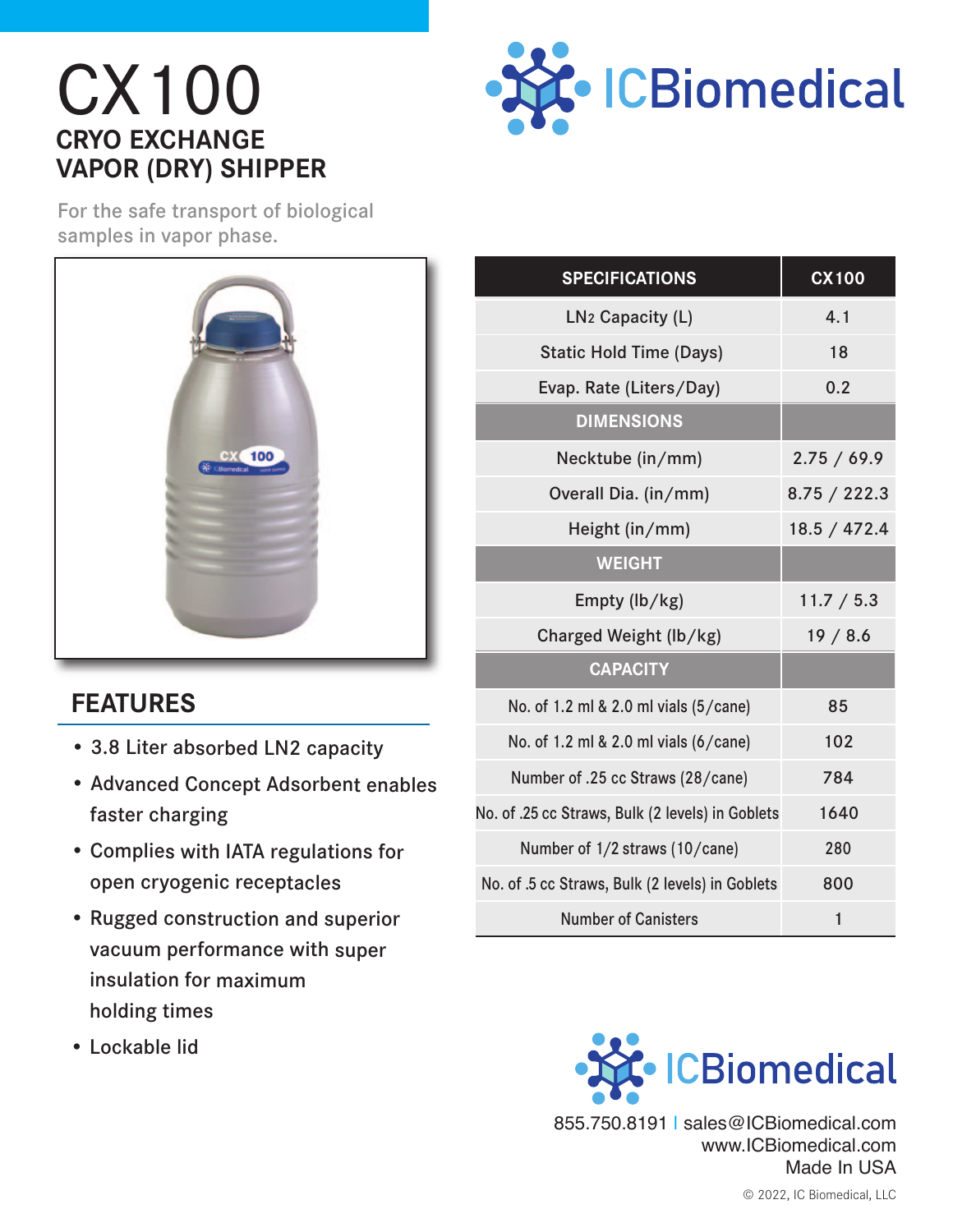# CXR100 **CRYO EXCHANGE VAPOR (DRY) SHIPPER**



For the safe transport of biological samples in vapor phase.



#### **FEATURES**

- 3.7 Liter absorbed LN2 capacity
- Advanced Concept Adsorbent enables faster charging
- Complies with IATA regulations for open cryogenic receptacles
- Rugged construction and superior vacuum performance with super insulation for maximum holding times
- Lockable lid

| <b>SPECIFICATIONS</b>                            | <b>CXR100</b> |
|--------------------------------------------------|---------------|
| LN <sub>2</sub> Capacity (L)                     | 3.7           |
| <b>Static Hold Time (Days)</b>                   | 16            |
| Evap. Rate (Liters/Day)                          | 0.23          |
| <b>DIMENSIONS</b>                                |               |
| Necktube (in/mm)                                 | 3.58 / 90.9   |
| Overall Dia. (in/mm)                             | 9.2 / 233.7   |
| Height (in/mm)                                   | 19.4 / 492.7  |
| <b>WEIGHT</b>                                    |               |
| Empty (lb/kg)                                    | 11.7 / 5.3    |
| Charged Weight (lb/kg)                           | 18.2 / 8.3    |
| <b>CAPACITY</b>                                  |               |
| No. of 1.2 ml & 2.0 ml vials (5/cane)            | 85            |
| No. of 1.2 ml & 2.0 ml vials (6/cane)            | 102           |
| Number of .25 cc Straws (28/cane)                | 784           |
| No. of .25 cc Straws, Bulk (2 levels) in Goblets | 1640          |
| Number of 1/2 straws (10/cane)                   | 280           |
| No. of .5 cc Straws, Bulk (2 levels) in Goblets  | 800           |
| <b>Number of Canisters</b>                       | 1             |



© 2022, IC Biomedical, LLC 855.750.8191 | sales@ICBiomedical.com www.ICBiomedical.com Made In USA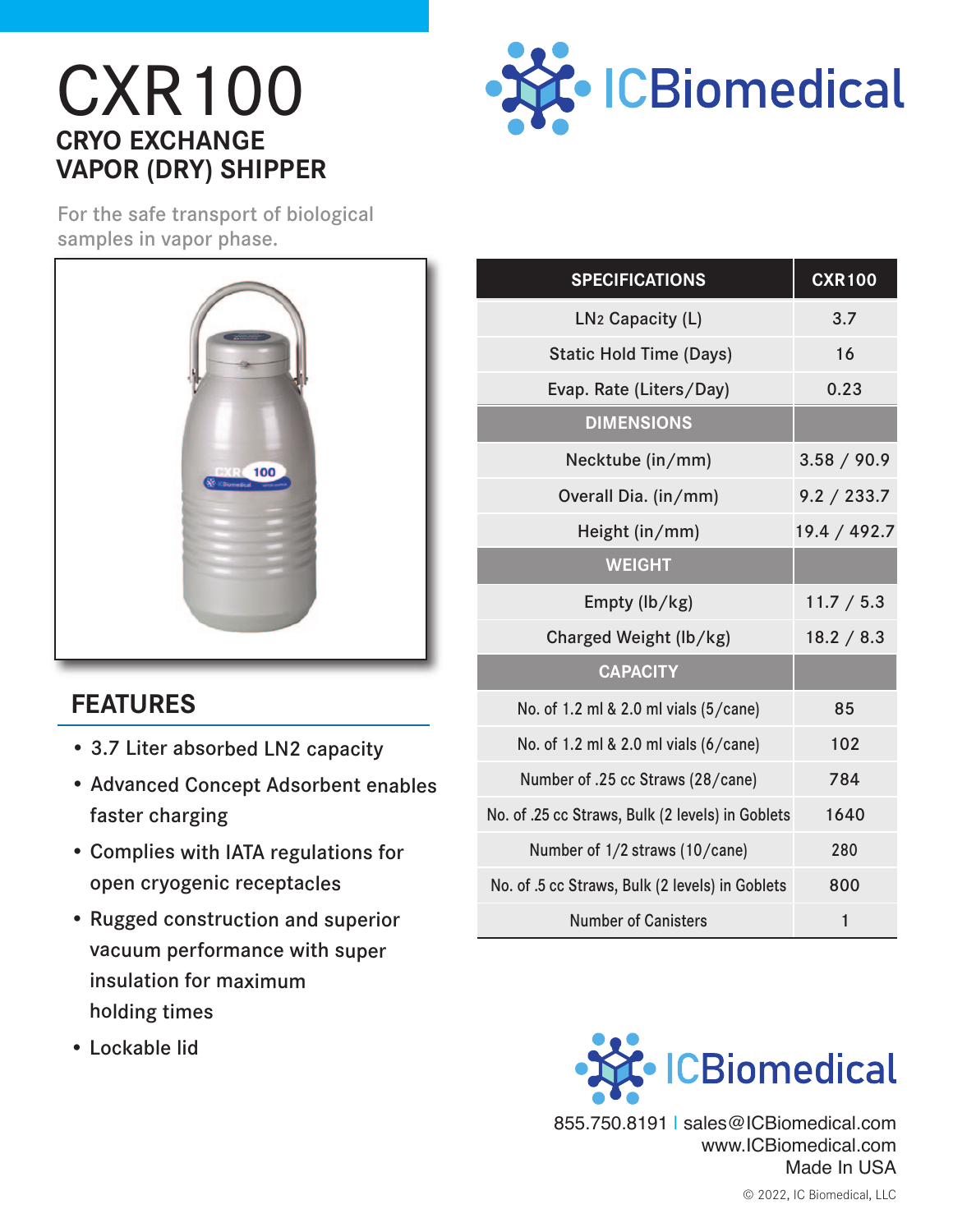# CXR500 **CRYO EXCHANGE VAPOR (DRY) SHIPPER**



For the safe transport of biological samples in vapor phase.



#### **FEATURES**

- 6.4 Liter absorbed LN2 capacity
- Advanced Concept Adsorbent enables faster charging
- Complies with IATA regulations for open cryogenic receptacles
- Rugged construction and superior vacuum performance with super insulation for maximum holding times
- Lockable lid

| <b>SPECIFICATIONS</b>                            | <b>CXR500</b> |
|--------------------------------------------------|---------------|
| LN <sub>2</sub> Capacity (L)                     | 6.4           |
| <b>Static Hold Time (Days)</b>                   | 11            |
| Evap. Rate (Liters/Day)                          | 0.64          |
| <b>DIMENSIONS</b>                                |               |
| Necktube (in/mm)                                 | 8.5 / 216     |
| Overall Dia. (in/mm)                             | 15.5 / 393.7  |
| Height (in/mm)                                   | 26.9 / 683.3  |
| <b>WEIGHT</b>                                    |               |
| Empty (lb/kg)                                    | 30 / 13.6     |
| Charged Weight (lb/kg)                           | 41.5 / 18.8   |
| <b>CAPACITY</b>                                  |               |
| No. of 1.2 ml & 2.0 ml vials (5/cane)            | 500           |
| No. of 1.2 ml & 2.0 ml vials (6/cane)            | 500           |
| Number of .25 cc Straws (28/cane)                | 1736          |
| No. of .25 cc Straws, Bulk (2 levels) in Goblets | 7160          |
| Number of 1/2 straws (10/cane)                   | 1240          |
| No. of .5 cc Straws, Bulk (2 levels) in Goblets  | 3200          |
| <b>Number of Canisters</b>                       | N/A           |



© 2022, IC Biomedical, LLC 855.750.8191 | sales@ICBiomedical.com www.ICBiomedical.com Made In USA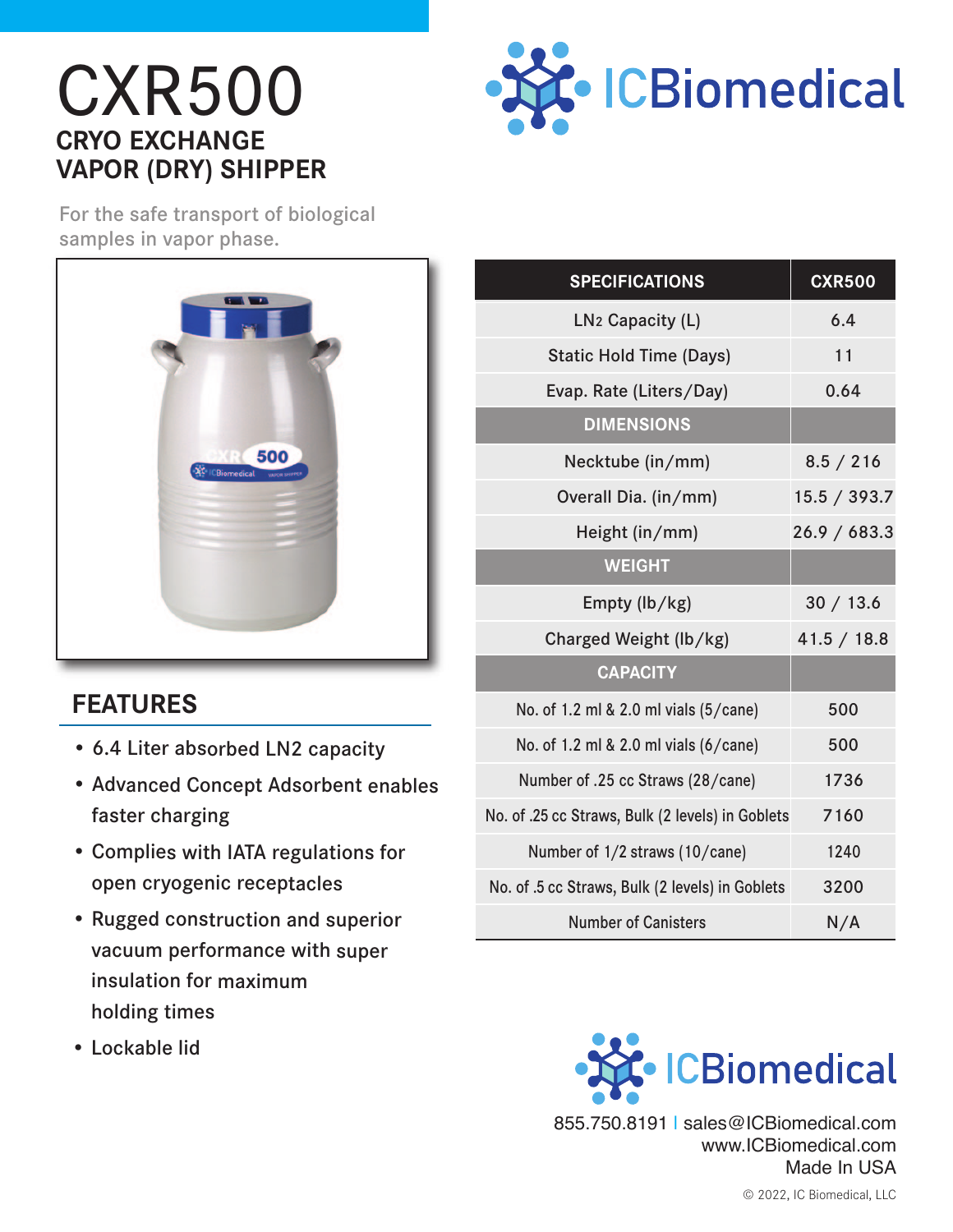# 4D **CRYO EXCHANGE VAPOR (DRY) SHIPPER**



For the safe transport of biological samples in vapor phase.



### **FEATURES**

- 4.1 Liter absorbed LN2 capacity
- Advanced Concept Hydrophobic Absorbent enables faster charging
- Complies with IATA regulations for open cryogenic receptacles
- Rugged construction and superior vacuum performance with super insulation for maximum holding times
- Lockable lid

| <b>SPECIFICATIONS</b>                            | 4D          |
|--------------------------------------------------|-------------|
| LN <sub>2</sub> Capacity (L)                     | 4.1         |
| <b>Static Hold Time (Days)</b>                   | 27          |
| Evap. Rate (Liters/Day)                          | 0.17        |
| <b>DIMENSIONS</b>                                |             |
| Necktube (in/mm)                                 | 2.0 / 50.8  |
| Overall Dia. (in/mm)                             | 8.75/222.2  |
| Height (in/mm)                                   | 18.5 / 470  |
| <b>WEIGHT</b>                                    |             |
| Empty (lb/kg)                                    | 11.7 / 5.31 |
| Charged Weight (lb/kg)                           | 19/8.62     |
| <b>CAPACITY</b>                                  |             |
| No. of 1.2 ml & 2.0 ml vials (5/cane)            | 40          |
| No. of 1.2 ml & 2.0 ml vials (6/cane)            | 48          |
| Number of .25 cc Straws (28/cane)                | 448         |
| No. of .25 cc Straws, Bulk (2 levels) in Goblets | 952         |
| Number of 1/2 straws (10/cane)                   | 160         |
| No. of .5 cc Straws, Bulk (2 levels) in Goblets  | 460         |
| <b>Number of Canisters</b>                       | 1           |

Note: Evaporation rate and static holding time are nominal. Actual rate may be affected by the nature of the contents, atmospheric conditions, container history and manufacturing tolerances.



855.750.8191 | sales@ICBiomedical.com www.ICBiomedical.com Made In USA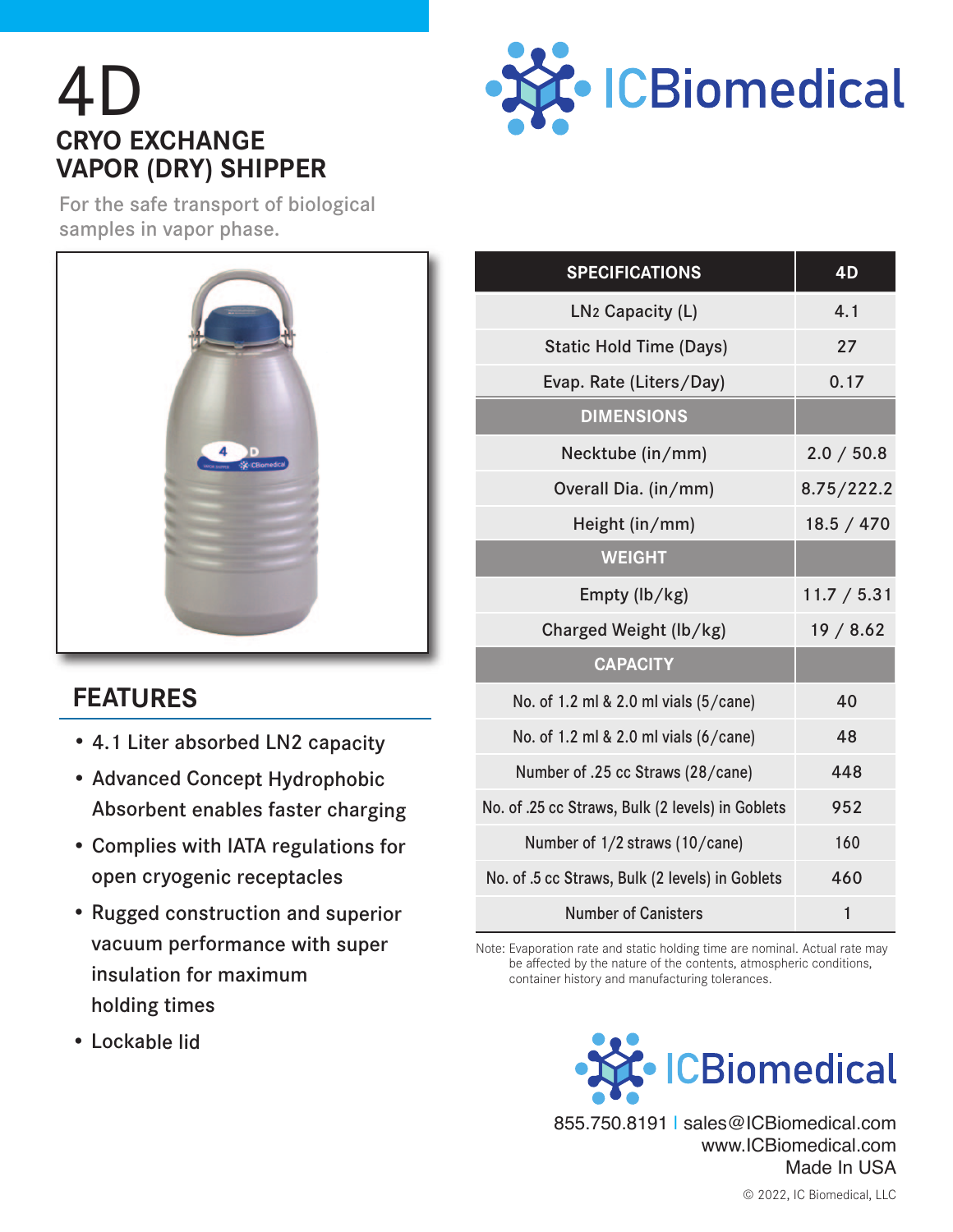## 4DX **CRYO EXCHANGE VAPOR (DRY) SHIPPER**



For the safe transport of biological samples in vapor phase.



#### **FEATURES**

- 4.1 Liter absorbed LN2 capacity
- Advanced Concept Hydrophobic Absorbent enables faster charging
- Complies with IATA regulations for open cryogenic receptacles
- Rugged construction and superior vacuum performance with super insulation for maximum holding times
- Lockable lid

| <b>SPECIFICATIONS</b>                            | 4DX         |
|--------------------------------------------------|-------------|
| LN <sub>2</sub> Capacity (L)                     | 4.1         |
| <b>Static Hold Time (Days)</b>                   | 19          |
| Evap. Rate (Liters/Day)                          | 0.19        |
| <b>DIMENSIONS</b>                                |             |
| Necktube (in/mm)                                 | 2.78 / 70.6 |
| Overall Dia. (in/mm)                             | 8.75/222.2  |
| Height (in/mm)                                   | 18.5 / 470  |
| <b>WEIGHT</b>                                    |             |
| Empty (lb/kg)                                    | 11.7 / 5.3  |
| Charged Weight (lb/kg)                           | 19/8.62     |
| <b>CAPACITY</b>                                  |             |
| No. of 1.2 ml & 2.0 ml vials (5/cane)            | 85          |
| No. of 1.2 ml & 2.0 ml vials (6/cane)            | 102         |
| Number of .25 cc Straws (28/cane)                | 784         |
| No. of .25 cc Straws, Bulk (2 levels) in Goblets | 1640        |
| Number of 1/2 straws (10/cane)                   | 280         |
| No. of .5 cc Straws, Bulk (2 levels) in Goblets  | 800         |
| <b>Number of Canisters</b>                       | 1           |

Note: Evaporation rate and static holding time are nominal. Actual rate may be affected by the nature of the contents, atmospheric conditions, container history and manufacturing tolerances.



855.750.8191 | sales@ICBiomedical.com www.ICBiomedical.com Made In USA